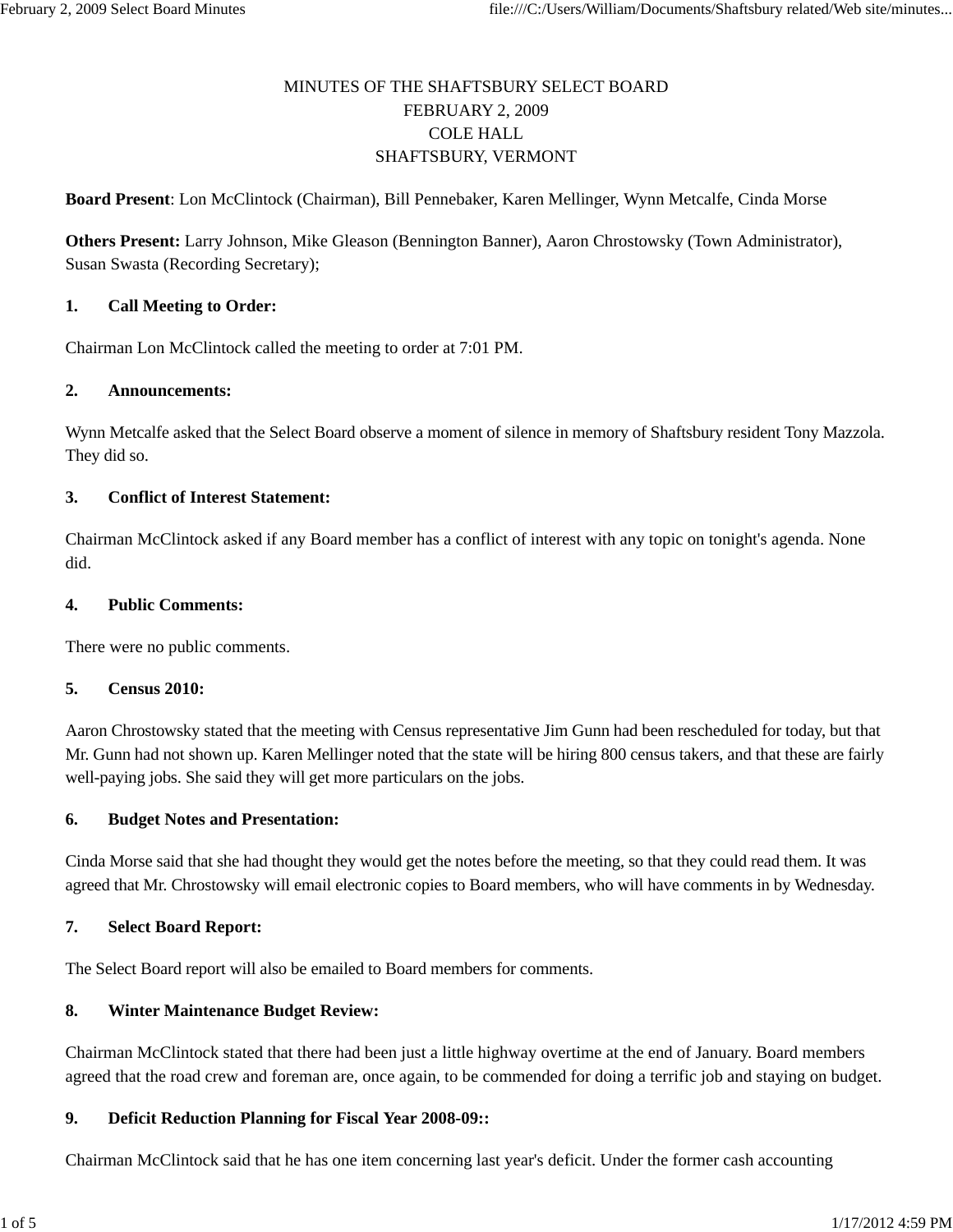method, the projected deficit was \$63,842. Under the new accrual method, it has been adjusted to \$59,600. As a result, \$4,242 will not have to be raised in taxes.

Mr. Chrostowsky asked that changes to this years budget be ratified, so that he can get a letter out to department heads. Chairman McClintock listed the following budget changes:

- 1. line 33 Professional services \$1000
- 2. line 75 Reappraisal \$10,000
- 3. line 102 Select Board stipend \$1500
- 4. line 109 Office equipment \$1000
- 5. line 133 Tree Warden (maintenance and removal) \$1000
- 6. line 164 Fire department insurance \$1500
- 7. line 165 Fire Department equipment fund \$4000
- 8. line 98 Highway department overtime \$5000
- 9. line 208 Calcium chloride \$15,000
- 10. line 209 Highway department subcontractor costs \$2000
- 11. line 261 Truck lease payment \$1509
- 12. line 295 Landfill subcontractor costs \$4000
- 13. line 307 Landfill capping debt service \$1500

Reductions will total \$29,009.

### **Mr. Morse made motion to approve the listed \$29,009 in budget deficit reduction cuts.. Ms. Mellinger seconded.**

Chairman McClintock noted that the cuts have been made in stages over the last few weeks, and this is just a comprehensive list.

**Motion carried 5-0-0.**

### **10. Dog License Fee Increase:**

Chairman McClintock stated that they will hold off on this until the next meeting. They will need to figure out how much of an increase will be needed in license fees to cover the \$7,100 animal control budget.

## **11. Sidewalk Update:**

Ms. Mellinger reported that she had a conversation with Theresa Gilman from the state concerning the inspection agreement. Ms. Gilman had said that they don't anticipate any costs will be incurred, but this covers the state in case a contractor does something that is not up to state standards. Board members suggested that wording be added to contracts requiring that work be up to state standards.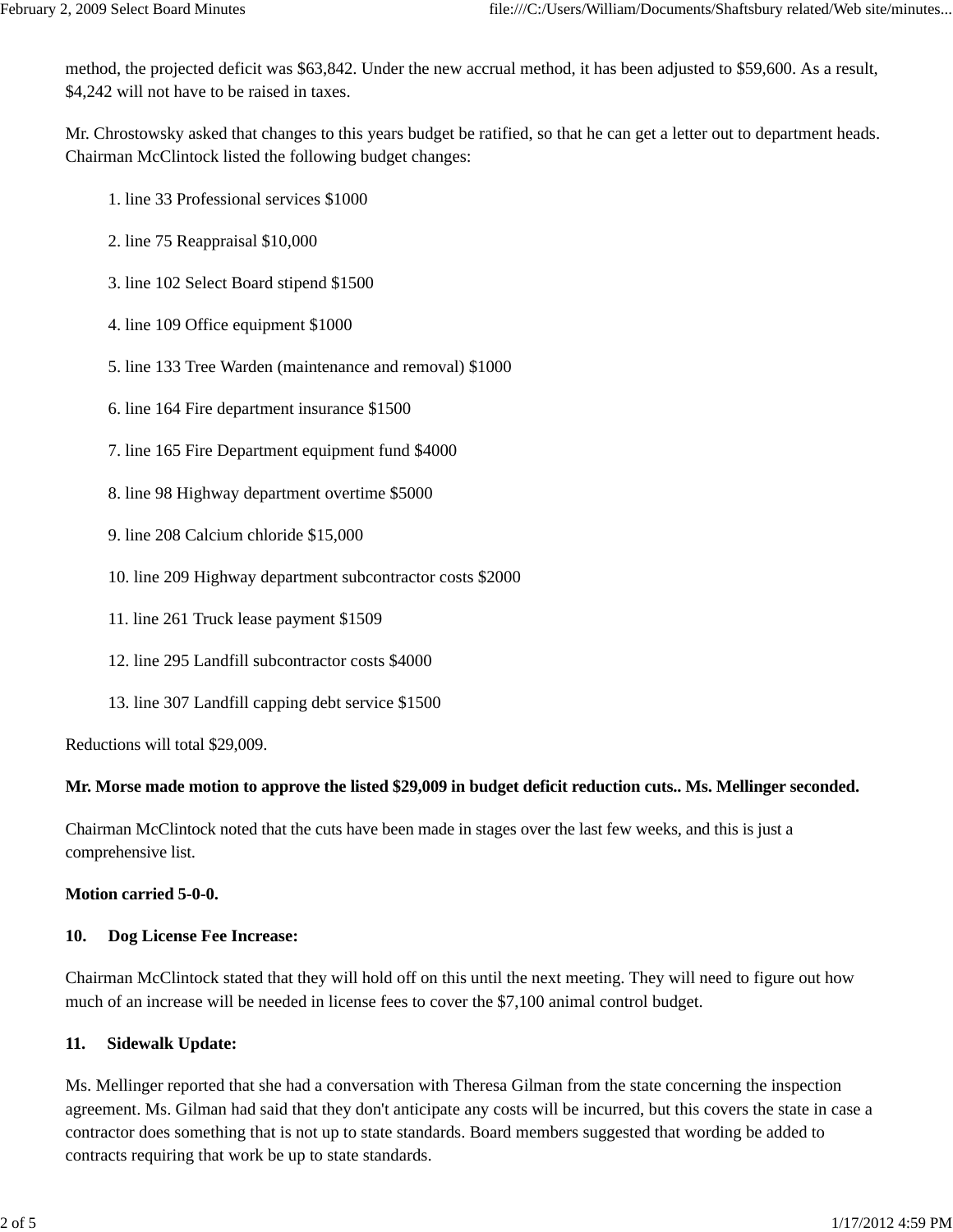Ms. Mellinger noted that Nelson Blanchard will be handling project oversight for the state. She said they don't need to approve the inspection agreement tonight. She stated that they are currently trying to come up with a curb cut design for a resident who needs handicapped access. The state will give them a letter of intent on this so that they can go out to bid. She hopes it will go out to bid in March.

# **7. Select Board Report (cont'd):**

Chairman McClintock said that they need to decide how they will handle the presentation at Town Meeting. He suggested having several different Board members participate in the presentation. Ms. Morse stated that in the past they have pretty strongly favored having one person do the presentation because it is clearer and more concise. Mr. Pennebaker agreed. Ms. Mellinger said she has heard mixed comments on past presentations, but thinks it should be concise. She noted that they usually talk about future plans, which doesn't seem appropriate this year. Mr. Chrostowsky said they could talk about some progress on Cole Hall.

Chairman McClintock said that the budget is the biggest piece, but they should also identify a couple of priorities. Advance planning is necessary to take advantage of any Federal stimulus money. Ms. Morse said that in the past they have all worked together to edit the Power Point presentation. Mr. Pennebaker noted that they do have some reserve funds for things like Cole Hall, and they may be able to get good prices right now. It was agreed to work on the presentation at next week's meeting, although Chairman McClintock will not be present at that meeting. Mr. Chrostowsky will prepare a draft.

## **12. Review and Approve Meeting Minutes:**

## January 19, 2009 Select Board minutes

## **Mr. Morse made motion to approve January 19 minutes. Ms. Mellinger seconded.**

The following corrections to the January 19, 2009 minutes were requested:

*On page 1, in the heading,* "2008*" is changed* to "2009."

*On page 1, under item 1 (Budget Work Session), in fifth paragraph, last sentence is changed:*

Chairman McClintock said that he expects to receive 85% of the \$154,000 in state funds due to the Town.

## **Motion to approve January 19, 2009 minutes as amended carried 5-0-0.**

## January 26, 2009 Select Board minutes

## **Mr. Morse made motion to approve January 26 minutes. Mr. Pennebaker seconded.**

The following corrections to the January 19, 2009 minutes were requested:

*On page 1, in the heading,* "2008*" is changed* to "2009."

*On page 2, under item 1 (Budget Work Session), in the motion,* "allocations" *is changed to* "appropriations" *in both instances.*

# **Motion to approve January 26, 2009 minutes as amended carried 5-0-0.**

# **13. Review and Approve Warrants:**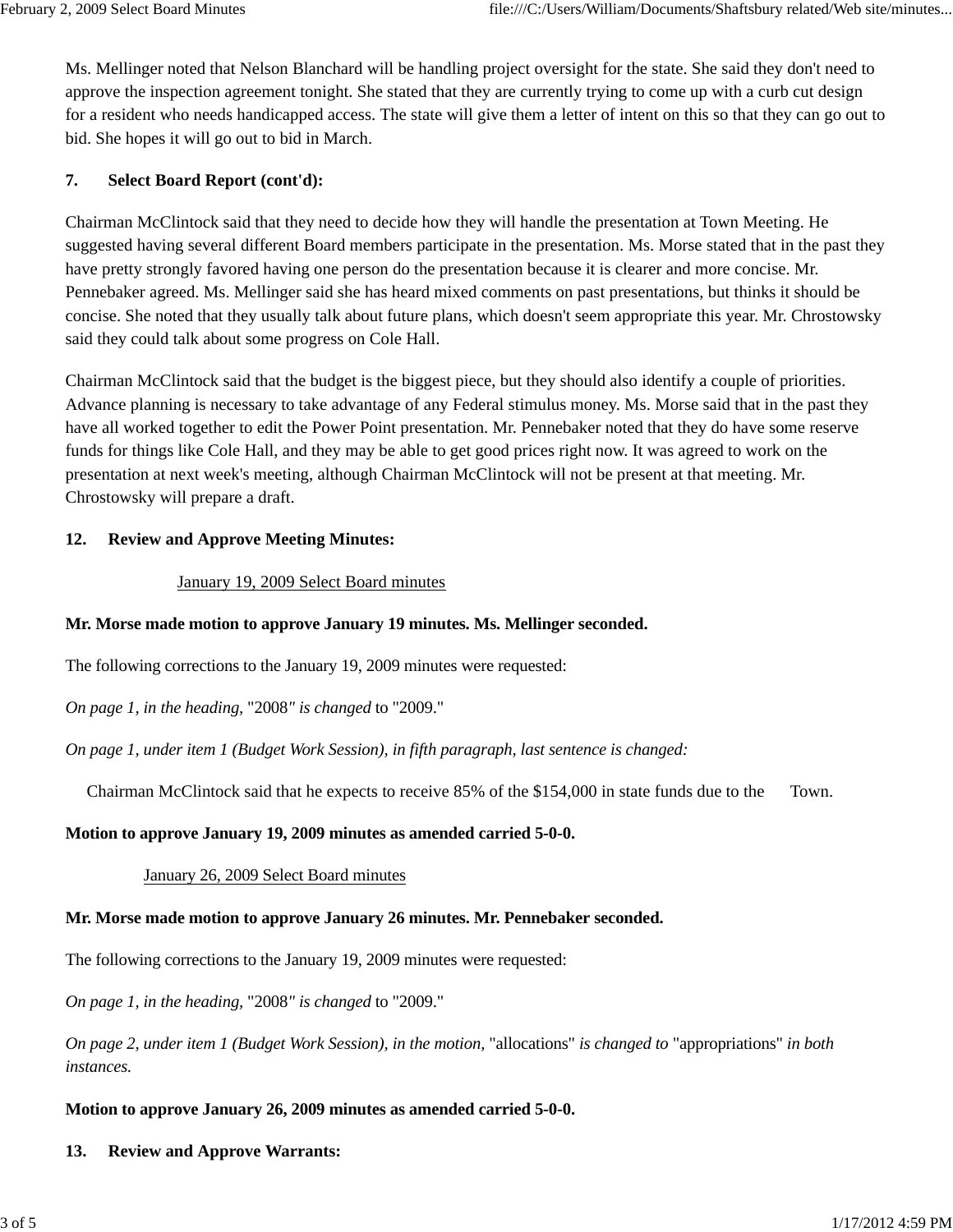The following warrants were presented for approval:

Warrant #30:  $$31,046.00$  (North Bennington water)

### **Ms. Morse made motion to pay Warrant #30. Ms. Mellinger seconded.**

Ms. Morse asked how they are doing in terms of water bill collection. Ms. Mellinger said there are delinquencies amounting to \$12,000-\$15,000. This warrant is covered.

### **Motion to pay Warrant #30 carried 5-0-0.**

Retirement Warrant #31R: \$185.02

### **Ms. Morse made motion to pay Retirement Warrant #31R. Ms. Mellinger seconded. Motion carried 5-0-0.**

Retirement Warrant #30R: \$236.05

### **Ms. Morse made motion to pay Retirement Warrant #30R. Ms. Mellinger seconded. Motion carried 5-0-0.**

Payroll Warrant PR#31: \$10,398.51

### **Ms. Morse made motion to pay PR Warrant #31. Ms. Mellinger seconded. Motion carried 5-0-0.**

General Warrant AP#32: \$15,682.43 (sand, health insurance)

### **Ms. Morse made motion to pay AP Warrant #32. Ms. Mellinger seconded. Motion carried 5-0-0.**

### **14. Other Business:**

Ms. Mellinger asked Mr. Chrostowsky if he has made adjustments in employee deductions based on the new health insurance policy. He replied that he has not because an insurance representative will be coming down this week to speak with the road crew on flexible spending accounts (FSA's). He will make the adjustments after this.

Mr. Metcalfe said that he will meet with the county forester and the new owner of Thompson's Garage concerning planting some trees.

Ms. Morse said that she had thought they would have information on fire department insurance reimbursements this week. This will be on the agenda for next week.

Ms. Morse reported that the Economic Development Committee met with Peckham on the gravel study. They will come back to the Select Board with a recommendation. She also reported that Mr. Pennebaker gave the EDC a presentation on broadband, and they agree with the need for a survey.

Mr. Pennebaker reported that he talked to Buzz Surwillo of the Agency of Natural Resources, and they agreed to reduce pumping speed of the methane remediation system. The system is working well.

Mr. Chrostowsky thanked Board members for meeting on Saturday to go over the Town Meeting warning. It is ready to go.

Chairman McClintock asked if the Town Administrator job announcements have been appearing in the papers. Mr. Chrostowsky replied that they have. He would like to extend the ads another week to try to get more applications. There are six or seven now.